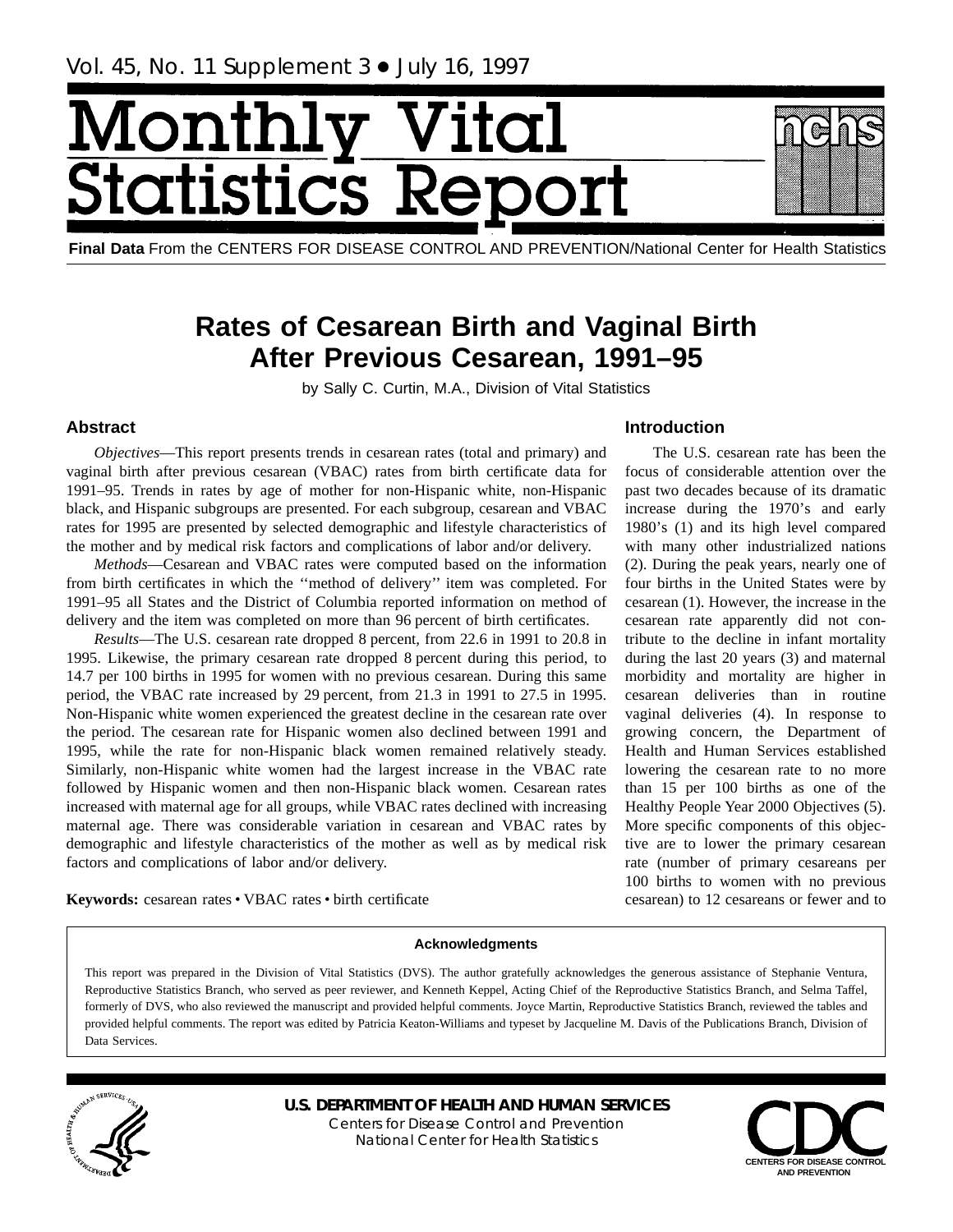<span id="page-1-1"></span>increase the rate of vaginal birth after previous cesarean (VBAC—number vaginal births per 100 births to women with a previous cesarean) to 35 births or more.

The National Center for Health Statistics (NCHS) has collected information on cesarean deliveries from the National Hospital Discharge Survey (NHDS) since 1965. NHDS is a nationally representative sample of patient discharge records from non-Federal, short-stay hospitals. In 1989 cesarean data also became available from certificates of live birth when the standard certificate of live birth was revised to include an item on ''method of delivery.'' By 1991 all States and the District of Columbia were reporting information on method of delivery. Thus, there are now two national sources of data on cesarean and VBAC deliveries. Data from the birth certificate provide considerably more detail on the demographic and lifestyle characteristics of the mother than NHDS data provide. However, NHDS provides cesarean data by hospital characteristics and source of payment for the delivery, which are currently not included on the birth certificate.

This report presents findings on cesarean deliveries from birth certificate data. Trends in the total and primary cesarean and VBAC rates by age, race, and Hispanic origin are presented for 1991–95. Differences in cesarean and VBAC rates by maternal demographic and lifestyle characteristics are presented for 1995. Finally, total cesarean rates for selected maternal medical risk factors of pregnancy and complications of labor and/or delivery are presented for 1995.

#### **Methods**

NCHS collects data from 100 percent of birth certificates registered in all States and the District of Columbia. More than 99 percent of births occurring in this country are registered (6). All States and the District of Columbia reported the method of delivery on their birth certificates during 1991–95. Cesarean and VBAC rates were computed for birth records in which the method of delivery item was reported. The percent of birth records in which method of delivery was not stated was about 3 percent in 1991 but dropped to less than 1 percent by 1995.

All tabulations are by race and Hispanic origin of mother as reported on the birth certificate. Race and ethnicity differentials in cesarean and VBAC rates may reflect differences in income, education, access to health care, and health care coverage. Additional information on the race, Hispanic origin items, and on the computation of the cesarean and VBAC rates are presented in the [Technical notes.](#page-10-0)

## **Results**

#### **Cesarean rates, 1991–95**

The total and primary cesarean rates steadily declined during the 1991 to 1995 perio[d \(table 1](#page-6-0) and [figure 1\).](#page-1-0) The total rate of cesarean delivery (number of cesarean births per 100 births) in 1995 was 20.8, an 8-percent decline from the 1991 rate of 22.6. Likewise, the rate of primary cesarean delivery was about 8 percent lower in 1995 (14.7 primary cesareans per 100 births to women with no previous cesarean) than in 1991 (15.9). In total there were 806,722 births in 1995 that were by cesarean delivery and 510,104 of these were primary cesarean[s \(table A\).](#page-2-0)

For all years total cesarean rates were lowest for the youngest mothers and consistently increased with ag[e \(table 1\).](#page-6-0) In 1995 the cesarean rate for women 40–49 years of age (31.6 percent) was more than twice that of women under 20

years of age (14.7 percent). The disparity in cesarean rates by age became more pronounced over the 1991 to 1995 period due to greater declines in cesarean rates for younger mothers than in rates for older mothers—cesarean rates for women under 25 years of age declined between 10 and 11 percent from 1991 to 1995, while the comparable decline rate for women 40–49 years was only about 2 percent.

Primary cesarean rates also consistently increase with age, but the disparity between the youngest and oldest mothers is not as noticeable as for total cesarean rates. Similar to the findings for the total cesarean rate, differences by age in primary cesarean rates increased over this period due to the greater declines for younger than for older women.

For non-Hispanic white women, the total and primary cesarean rates were 9 to 10 percent lower in 1995 than in 1991, while the declines for non-Hispanic black women were much smaller, less than 1 percent. As a result of these trends, the 1995 total cesarean rate was 4 percent higher for non-Hispanic black than for non-Hispanic white women, which reversed the pattern evident in 1991, when the rate for non-Hispanic white women was 6 percent higher. The decline in the total and primary cesarean rates for Hispanic women was intermediate between non-Hispanic white and non-Hispanic black women, between 6 and

<span id="page-1-0"></span>

**Figure 1. Total and primary cesarean rates and vaginal birth after cesarean rates: 1989–95**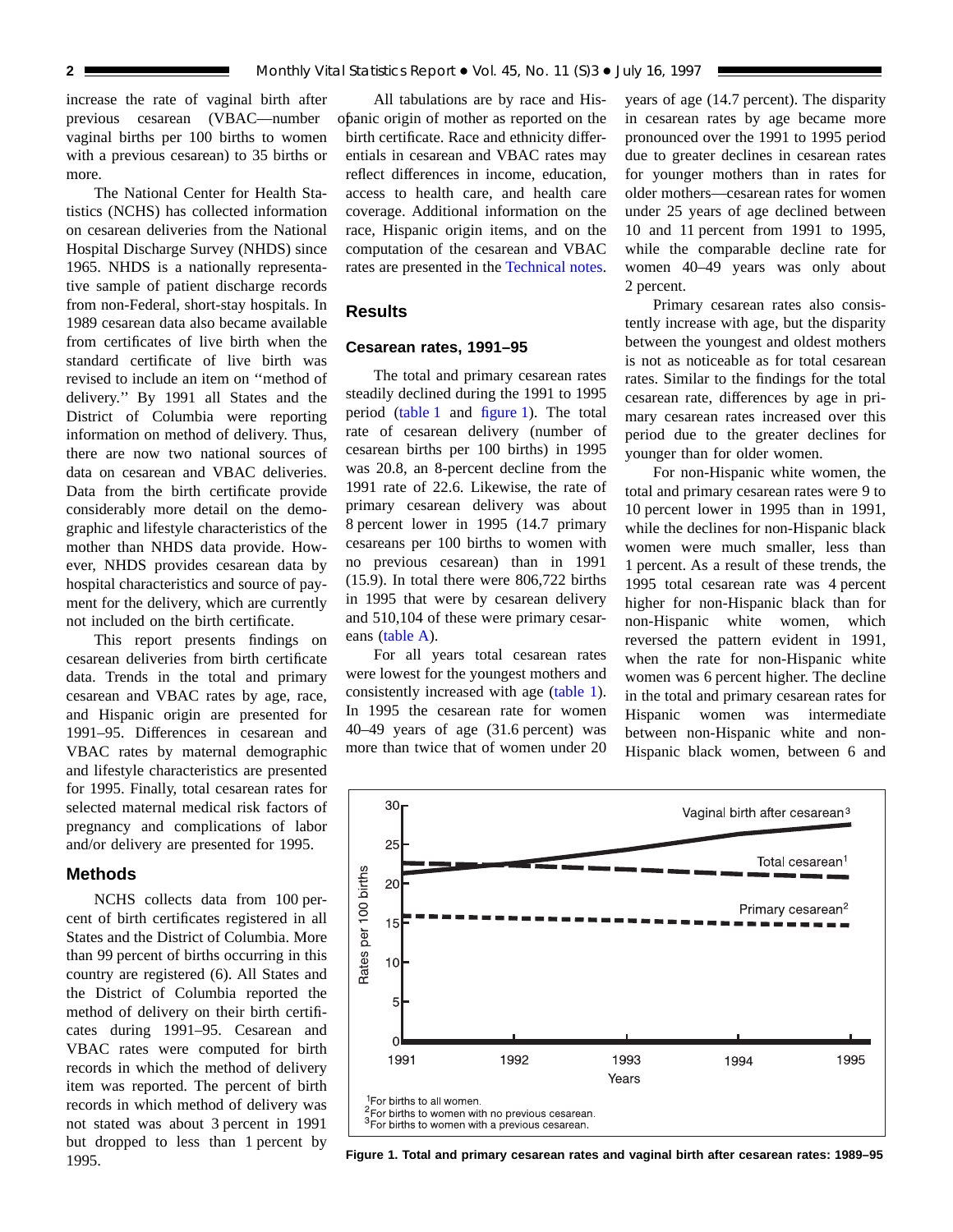<span id="page-2-2"></span><span id="page-2-0"></span>**Table A. Number of births by cesarean and by vaginal birth after cesarean by age, race, and Hispanic origin of the mother, 1995**

| Age, race, and                                        | All                | Non-Hispanic | Non-Hispanic | Hispanic <sup>2</sup> |
|-------------------------------------------------------|--------------------|--------------|--------------|-----------------------|
| Hispanic origin                                       | races <sup>1</sup> | White        | <b>Black</b> |                       |
| Total cesarean                                        |                    |              |              |                       |
|                                                       | 806,722            | 496,103      | 127,171      | 136,640               |
| Under $20$ ,                                          | 74,534             | 33,533       | 21,560       | 17,014                |
|                                                       | 170.818            | 94.573       | 34.043       | 35.423                |
|                                                       | 220,911            | 140,495      | 30,292       | 37,721                |
|                                                       | 214.078            | 144.501      | 25.675       | 29.340                |
| 35–39                                                 | 104,502            | 69,011       | 12.958       | 14,001                |
|                                                       | 21,879             | 13.990       | 2,643        | 3,141                 |
| Primary cesarean <sup>3</sup>                         |                    |              |              |                       |
|                                                       | 510,104            | 313,933      | 82,395       | 82,662                |
| Under 20                                              | 66.340             | 30.540       | 18,736       | 14.866                |
|                                                       | 119,217            | 67,820       | 22,425       | 23.954                |
|                                                       | 137.441            | 89.827       | 17.870       | 20.900                |
|                                                       | 118.541            | 80.688       | 14,601       | 14.323                |
|                                                       | 55,683             | 36.794       | 7.137        | 6,895                 |
| 40–49                                                 | 12,882             | 8,264        | 1,626        | 1,724                 |
| Vaginal birth after<br>previous cesarean <sup>4</sup> |                    |              |              |                       |
|                                                       | 112,439            | 72,124       | 15,721       | 17,396                |
| Under 20                                              | 3,913              | 1,382        | 1.457        | 922                   |
|                                                       | 21.739             | 11.208       | 4.908        | 4.625                 |
|                                                       | 32,932             | 20,894       | 4,308        | 5,806                 |
|                                                       | 35,858             | 25.668       | 3.380        | 4,196                 |
|                                                       | 15,605             | 11,299       | 1,468        | 1,561                 |
| 40–49                                                 | 2,392              | 1,673        | 200          | 286                   |

 $1$ Includes all births regardless of race and Hispanic origin.

<sup>2</sup>Persons of Hispanic origin may be of any race

<sup>3</sup>Number of first cesarean births to women with no previous cesarean delivery.

<sup>4</sup>Number of vaginal births after a previous cesarean delivery

7 perce[nt \(table 1\). Al](#page-6-0)though the cesarean rates for Hispanic women declined less between 1991 and 1995 than the rate for non-Hispanic white women, the 1995 cesarean rates for Hispanic women (20.2 total and 13.7 primary) were the lowest of all groups.

For non-Hispanic white women, cesarean rates for all age groups were lower in 1995 than in 1991 with the youngest age groups experiencing the greatest declines. For non-Hispanic black women, cesarean rates declined between 1991 and 1995 for age groups under 30 years but fluctuated and increased for women 35 years of age and older. Cesarean rates for Hispanic women declined between 1991 and 1995 for all age groups under 35 years. As a result of these trends, in 1995 cesarean rates for all age groups were higher for non-Hispanic black than for non-Hispanic white women or Hispanic wome[n \(figure 2\),](#page-2-1) partially reversing the 1991 pattern. Although the overall rate was lower for Hispanic women than for non-Hispanic white women, cesarean rates for Hispanic women 25 years of age and over were higher than for their non-Hispanic white counterparts.

#### **Vaginal births after cesarean rates, 1991–95**

The rate of vaginal birth after cesarean increased dramatically between 1991 and 1995, by 29 percent, from 21.3 to 27.5 vaginal births per 100 births to women with a previous cesarean [\(table 2\).](#page-7-0) In total there were 112,439

VBAC births in 1995 [\(table A\).](#page-2-2) VBAC rates generally decline with advancing age. In 1995 the rate was 32.3 for teenagers, declining to 21.0 for mothers in their forties. However, the disparity by age has narrowed slightly since 1991 as VBAC rates rose 33 percent for mothers 40–49 years of age, the most for any age group.

The rise in the VBAC rate during the 1991 to 1995 period was higher for non-Hispanic white than for non-Hispanic black or Hispanic women. The VBAC rate for non-Hispanic white women was 32 percent higher in 1995 (28.4) than in 1991 (21.5), reflecting increases in rates from 30 to 40 percent for all age groups. The VBAC rate for non-Hispanic black women was 23 percent higher in 1995 (26.0) than in 1991 (21.1) with increases between 23 and 35 percent for all age groups. For Hispanic women, the VBAC rate increased 28 percent between 1991 and 1995—from 19.0 to 24.4. Increases in VBAC rates by age for Hispanic women ranged between 20 and 49 percent. The 1995 VBAC rate for non-Hispanic white women was higher than for Hispanic women overall and for every age group. Compared with non-Hispanic black women, the 1995 VBAC rate for non-Hispanic white women was higher overall and for all age groups of 25 years or over, and lower for women under 25 years.

<span id="page-2-1"></span>

**Figure 2. Cesarean rates by age, race, and Hispanic origin: 1995**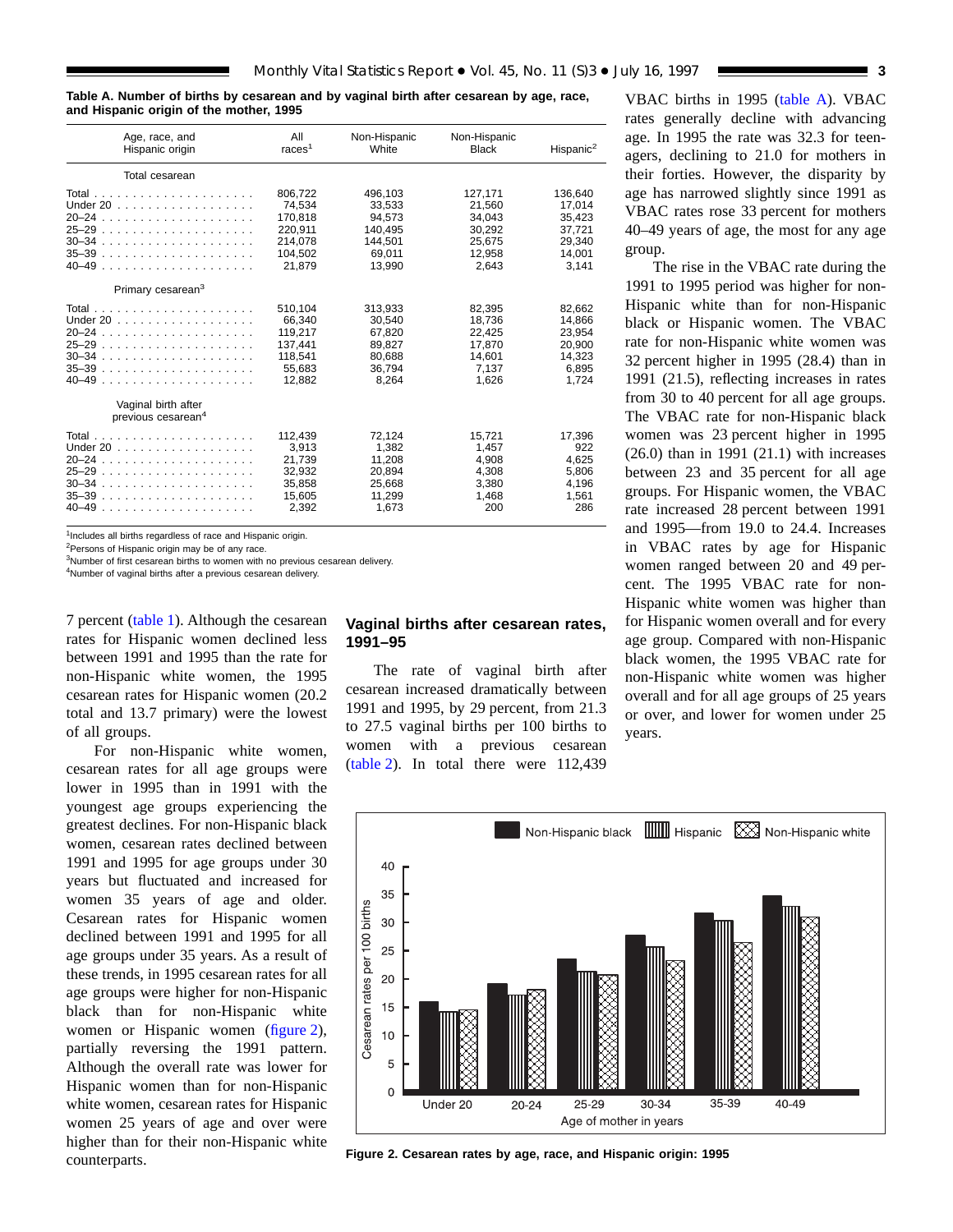#### <span id="page-3-0"></span>**Cesarean rates by maternal characteristics**

Table 3 shows 1995 cesarean (total a[nd primary\) a](#page-8-0)nd VBAC rates for non-Hispanic white and black women and Hispanic women for selected maternal demographic and lifestyle characteristics. For all groups of women, total cesarean rates were highest in the South (between 22.7 and 22.9). For non-Hispanic white women, cesarean rates were lowest in the West (19.1), while rates were lowest in the Midwest for non-Hispanic black women (19.0) and Hispanic women (17.9). The pattern for primary cesarean rates by region was fairly similar to that for all cesareans—the highest rate for all groups was in the South, while the lowest rates were in the West and Midwest.

The total cesarean rate for married women was 14 percent higher than the rate for unmarried women, 21.7 compared with 19.0, and this pattern was generally true for all groups. However, the disparity in rates by marital status was much greater for non-Hispanic black women than for either non-Hispanic white or Hispanic women.

At time of delivery, unmarried women are generally younger than their married counterparts, a factor in their lower cesarean rates. When maternal age is taken into account, cesarean rates for unmarried women are similar to or slightly higher than those for married women. For example, for women 25–29 years of age, the cesarean rate for unmarried women was 21.9 compared with 20.7 for married women (tabular data not shown).

The primary cesarean rate for married women was only 2 percent higher than the rate for unmarried women, 14.8 compared with 14.5. There was very little difference in these rates for non-Hispanic white women and Hispanic women; however, the rate for married non-Hispanic black women was 20 percent higher than the rate for their unmarried counterparts.

The cesarean rate for women giving birth to their first child (22.2) was 9 percent higher than the rate for women giving birth to their second child (20.4) and 15 percent higher than the rate for women giving birth to a third- or higherorder child (19.3). This relationship held for non-Hispanic white and black mothers. Cesarean rates for Hispanic mothers also declined with increasing birth order, but the difference was narrower than the difference for non-Hispanic black and white women. Primary cesarean rates for second- and third- or higher-order births (between 8.1 and 8.4) were about one-third the rate for first births (22.1), and this relationship was evident for all groups. Thus, if a mother had a vaginal delivery for her first child, it is far less likely that subsequent deliveries will be by cesarean.

Total cesarean rates were lowest for mothers who gained 16 to 35 pounds during pregnancy (between 19.1 and 19.4), intermediate for mothers who gained less than 16 pounds (21.8), and highest for mothers who gained 36 pounds or more (23.7). Mothers who gain at least 36 pounds are more likely to be older, which partly accounts for their higher cesarean rates. They are also more likely to have babies weighing more than 4,000 grams (8 pounds 14 ounces), which places them at an increased risk for cesarean delivery. Mothers who gained less than 16 pounds are more likely to have a preterm birth or a low-birthweight infant, which is associated with higher than average cesarean rates. For all groups primary cesarean rates were much higher for women who gained 36 pounds or more during pregnancy (between 18.1 and 19.3) than for women who gained less weight. Primary cesarean rates were generally lowest for women who gained between 16 and 25 pounds (11.9 to 13.8).

Non-Hispanic white women who gain less than 16 pounds have a higher cesarean rate, total and primary, than their non-Hispanic black and Hispanic counterparts. At higher weight gains, the cesarean rate was highest for non-Hispanic black women.

Cesarean rates generally increased with additional education, from 17.2 for mothers with a grade school education to 22.4 for mothers with some college and declined slightly to 22.1 for mothers with at least a college degree. This pattern was evident for all groups although the disparity in rates by education was much greater for non-Hispanic black women than for the other groups, with rates rising from 17.3 to 17.4 for mothers with

less than 12 years of schooling to 29.5 for mothers with a college degree. In general, women with more education are older, one factor that contributes to the higher cesarean rates for these women. When maternal age is considered, differences in cesarean rates by educational attainment diminish. However, for every age group, mothers with only a grade school education have a lower risk of cesarean delivery than mothers with more education. For example, for mothers in the modal age group of 25–29 years, cesarean rates ranged from 17.5 for mothers with a grade school education to 19.5 to 22.1 for mothers with more education (tabular data not shown).

Cesarean rates are highest for all groups of mothers who obtain adequate prenatal care and lowest for mothers who receive inadequate care (adequacy of care as measured by the Kessner index). The difference in cesarean rates by adequacy of care was greatest for non-Hispanic black mothers with rates ranging from 24.0 for mothers with adequate care to 15.7 for mothers with inadequate care.

As would be expected, the patterns in VBAC rates by maternal characteristics are generally opposite the pattern for the overall and primary cesarean rates groups with higher cesarean rates tended to have lower VBAC rates. For example, VBAC rates are generally lowest in the South. One exception to this pattern are VBAC rates by educational attainment of the mother. For non-Hispanic white women, mothers who have at least a college education have slightly higher than average cesarean rates, but also have the highest VBAC rates of any education group (31.6).

# **Cesarean rates by medical risk factors and complications of labor and/or delivery**

Table 4 presents cesarean rates by s[elected medic](#page-9-0)al risk factors and complications of labor and/or delivery. Cesarean rates were higher than the national average for all of the medical risk factors. More than 30 percent of mothers with diabetes, genital herpes, hydramnios, chronic or pregnancy-associated hypertension, eclsampia, incompetent cervix,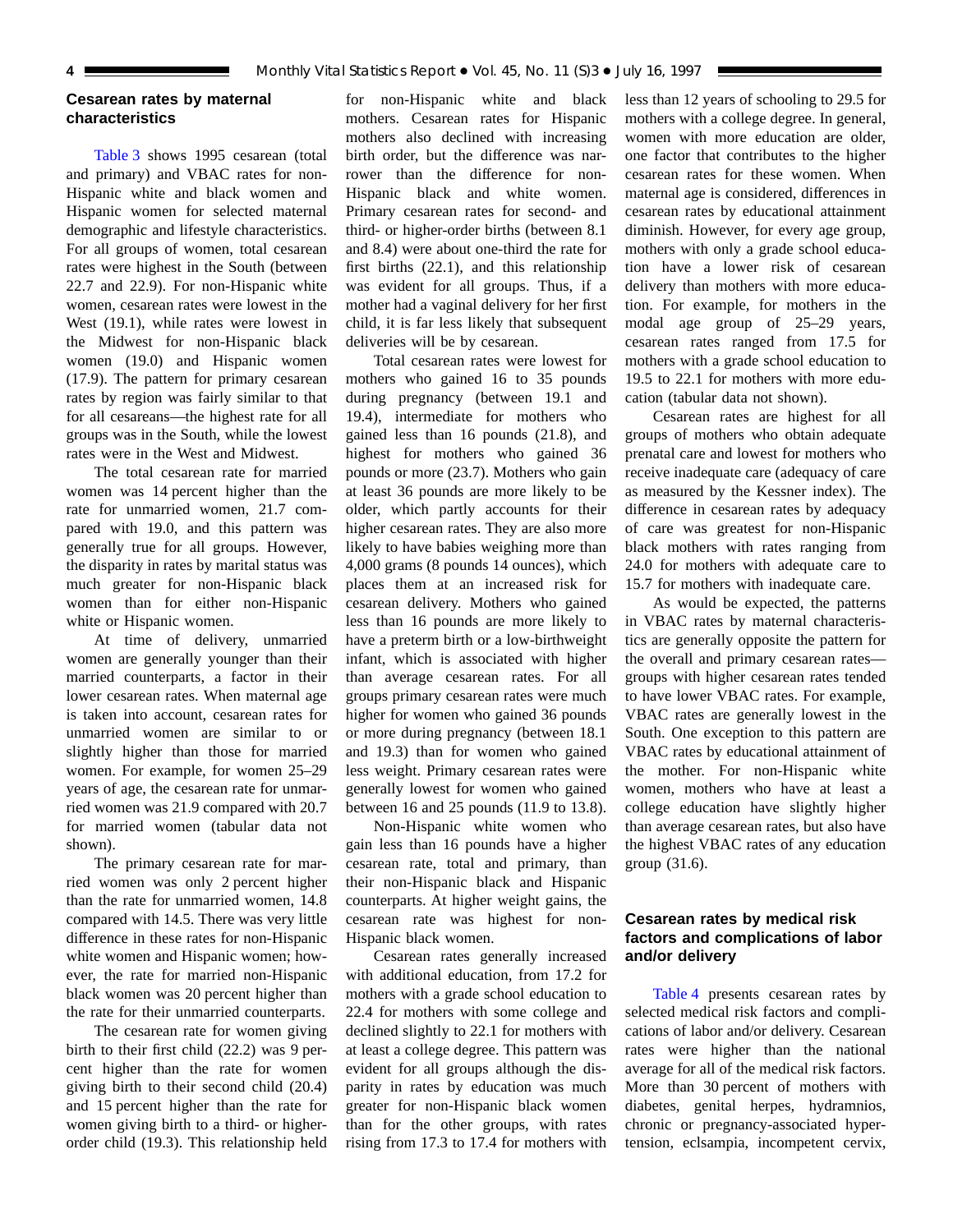<span id="page-4-0"></span>or uterine bleeding had births by cesarean. Cesarean rates were generally similar among the racial and ethnic groups, especially for mothers with acute and chronic lung disease, genital herpes, chronic hypertension, eclampsia, and incompetent cervix. For the remaining medical risk factors, cesarean rates were generally highest for either non-Hispanic white or black mothers and lowest for Hispanic mothers.

There was wide variation in cesarean rates by complications of labor and/or delivery. For mothers with precipitous labor, cesarean rates for all groups were very low, ranging between 1.8 and 3.2 percent, while cesarean rates for mothers with cephalopelvic disproportion were 97 percent for all groups. For all groups more than one-half of mothers with breech/malpresentation, placenta previa, dysfunctional labor, cord prolapse, abruptio placenta, and fetal distress had births delivered by cesarean. Cesarean rates for most complications were highest for non-Hispanic black mothers.

# **Discussion**

The cesarean rates presented in this report show that progress is being made toward lowering cesarean rates and increasing VBAC rates. However, the data show that most of the decline in cesarean rates since 1991 has been for non-Hispanic white mothers and to a lesser extent, Hispanic mothers. Rates for non-Hispanic black mothers declined only slightly from 1991 to 1995. While VBAC rates increased for all mothers, the increases were much greater for non-Hispanic white than for either non-Hispanic black or Hispanic mothers. As mentioned previously, the differences by race and ethnicity in trends in cesarean and VBAC rates may reflect, among other things, differences in access to health care and health care coverage.

The age of the mother has been shown to be a strong, independent predictor of cesarean delivery, which may stem from physiological changes associated with aging (7). Older mothers are prone to have more of the medical risk factors and complications of labor and/or delivery, which would necessitate a

cesarean delivery. The data in this report clearly show the direct relationship between age and cesarean rates in total and for all racial/ethnic groups. In addition, the findings show that not only do older mothers have higher cesarean rates than younger mothers, but the declines since 1991 have been less, and cesarean rates for older mothers for some groups have actually increased.

Maternal age is an important factor for explaining some of the variation in cesarean rates by other maternal characteristics such as marital status, education, and prenatal care. In addition to maternal age, another factor to consider is the link between cesarean rates and socioeconomic status. One study found that mothers in higher socioeconomic groups tend to have higher cesarean rates than mothers of lower socioeconomic status even after taking into account differences in maternal age, parity, birthweight, race, ethnicity, and complications of pregnancy and delivery (8). The researchers speculated that the difference in cesarean rates by socioeconomic status could be due to differences between poor and affluent women in the health care setting and in the clinical management of the delivery. The education of the mother is one indicator of her socioeconomic status, and the data from this study show that cesarean rates increased with additional education even after considering the mother's age. The mother's socioeconomic status may also play a part in the higher cesarean rates for mothers who received adequate prenatal care. These women are more likely to be of higher socioeconomic status than mothers who received intermediate or inadequate prenatal care.

Examining cesarean and VBAC rates by maternal medical risk factors and complications of labor and/or delivery can identify the mothers who are at the highest risk for cesarean delivery. Strategies to lower cesarean rates have focused on the risk factors and complications for which there is potential for substantial decline (9). As mentioned in the findings, all of the maternal medical risk factors presented in this report were associated with cesarean rates that were higher than the national average. However, cesarean rates for all of the risk factors have declined since 1991 (10). The largest

declines have been for mothers with genital herpes, hydramnios/oligohydramnios, Rh sensitization, and cardiac disease.

Although cesarean rates for many of the complications of labor and/or delivery were quite high, only mothers with cord prolapse had a higher cesarean rate in 1995 than in 1991 (10). Cesarean rates for the remaining complications either remained steady or declined. Mothers with anesthetic complications, febrile, premature rupture of membranes, and fetal distress had cesarean rates in 1995 that were at least 10 percent lower than the rates in 1991. In general, there was much similarity among racial and ethnic groups in the cesarean rates by medical risk factors and complications. Further research that accounts for the differences in the prevalence of these complications among racial and ethnic groups will be important in addressing questions of disparities in cesarean rates.

#### **References**

- 1. Centers for Disease Control and Prevention. Rates of cesarean delivery—United States, 1993. MMWR 44(15):303–7. 1995.
- 2. Notzon FC, Cnattingius S, Bergsjo P, et al. Cesarean section delivery in the 1980's: International comparison by indication. Am J Obstet Gynecol 170:495–504. 1994.
- 3. Shearer EL. Cesarean section: Medical benefits and costs. Soc Sci Med 37(10):1223–31. 1993.
- 4. Petitti DB. Maternal mortality and morbidity in cesarean section. Clin Obstet Gynecol 28:763. 1985.
- 5. U.S. Department of Health and Human Services. Healthy people 2000. National health promotion and disease prevention objectives. Washington: Public Health Service. 1990.
- 6. National Center for Health Statistics. Technical appendix. Vital statistics of the United States, 1992, vol I, natality. Washington: U.S. Department of Health and Human Services. 1996.
- 7. Peipert JF, Bracken MB. Maternal age: An independent risk factor for cesarean delivery. Obstet Gynecol 81(2):200–5. 1993.
- 8. Gould JB, Davey B, Stafford RS. Socioeconomic differences in rates of cesarean section. NEJM 321(4):233–9. 1989.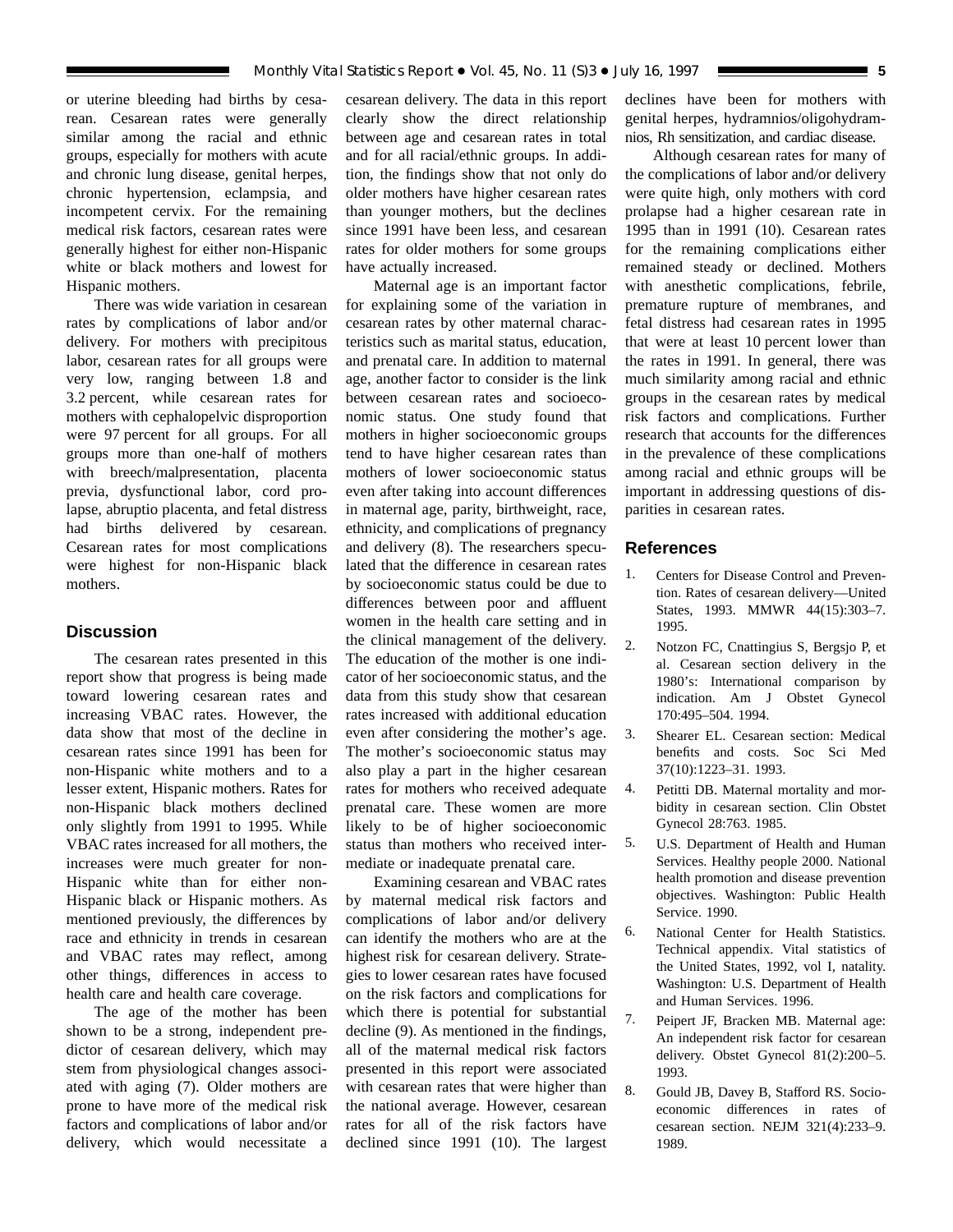- <span id="page-5-0"></span>9. Paul RH, Miller DA. Cesarean birth: How to reduce the rate. Am J Obstet Gynecol 172(6):1903–11. 1995.
- 10. National Center for Health Statistics. Advance report of maternal and infant health data from birth certificate, 1991. Monthly vital statistics report; vol 42 no 11, supp. Hyattsville, Maryland: Public Health Service. 1994.
- 11. Deardorff KE, Montgomery P, Hollman FW. U.S. population estimates by age,

sex, race, and Hispanic origin: 1990 to 1995. U.S. Bureau of the Census. PPL-41. Washington: U.S. Department of Commerce. 1996.

12. U.S. Bureau of the Census. Age, sex, race, and Hispanic origin information from the 1990 census: A comparison of the census results where age and race have been modified. Census file CPH-L-74. Washington: U.S. Department of Commerce. 1991.

# **List of detailed tables**

| 1. Cesarean rates by age, race, and His- |   |
|------------------------------------------|---|
| panic origin of mother, United           |   |
| States, 1991-95.                         |   |
| 2. Vaginal birth after cesarean rates by |   |
| age, race, and Hispanic origin of        |   |
| mother, United States, $1991-95$         | 8 |
| 3. Cesarean rates by selected maternal   |   |
| characteristics, 1995                    | 9 |
| 4. Cesarean rates by selected medical    |   |

risk factors and complications of labor and/or delivery according to race and Hispanic origin, 1995. . . . . 10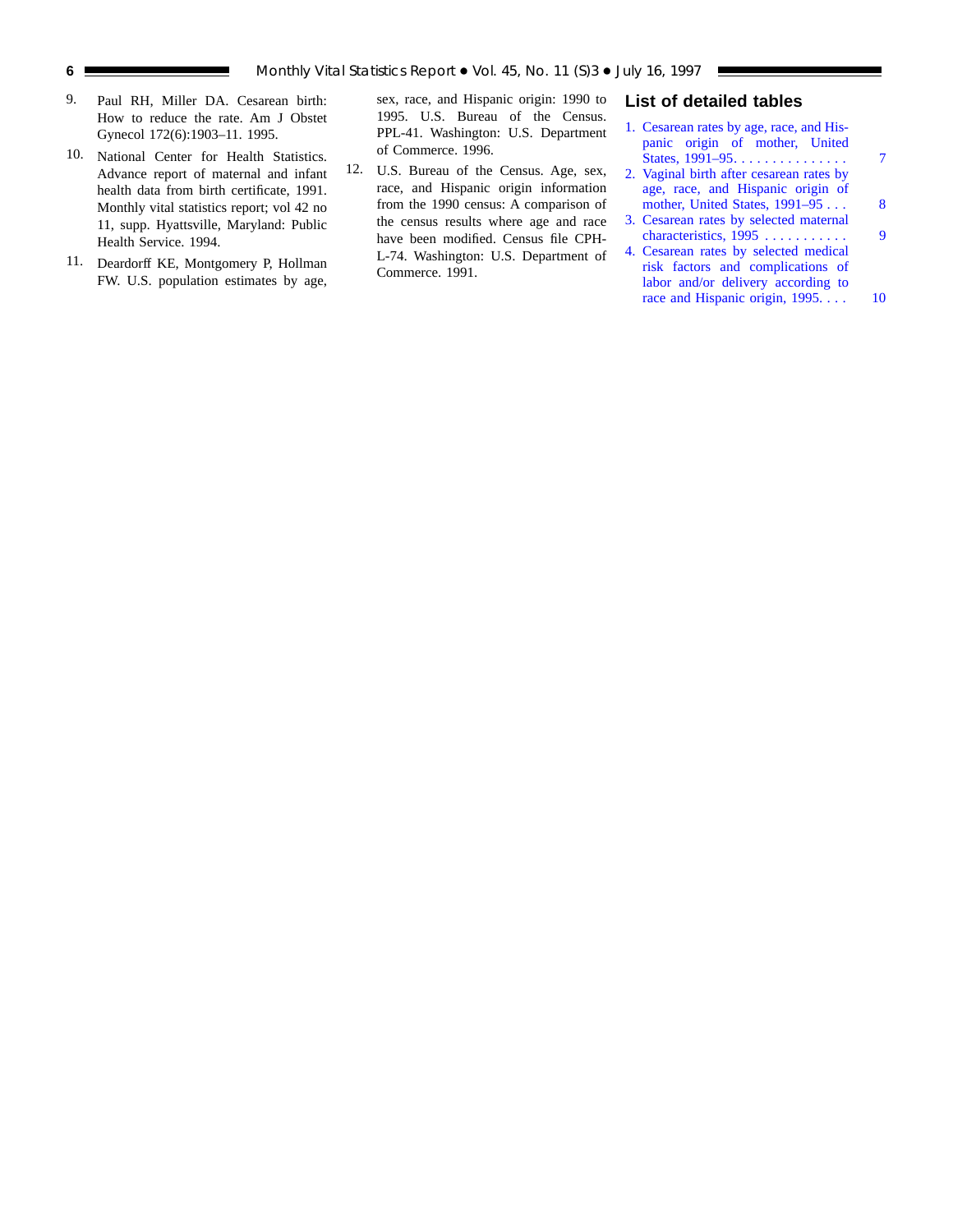### <span id="page-6-0"></span>**Table 1. Cesarean rates by age, race, and Hispanic origin of mother, United States, 1991–95**

|                                    |                                        |              |              |                                                                                     |              | Percent change           |
|------------------------------------|----------------------------------------|--------------|--------------|-------------------------------------------------------------------------------------|--------------|--------------------------|
| Age and race                       | 1991                                   | 1992         | 1993         | 1994                                                                                | 1995         | between<br>1991 and 1995 |
| Total cesarean                     | Percent of all live births by cesarean |              |              |                                                                                     |              |                          |
| All races <sup>1</sup> :           |                                        |              |              |                                                                                     |              |                          |
|                                    | 22.6                                   | 22.3         | 21.8         | 21.2                                                                                | 20.8         | $-8$                     |
| Under 20                           | 16.4                                   | 16.1         | 15.5         | 15.0                                                                                | 14.7         | -10                      |
|                                    | 19.9                                   | 19.5         | 18.9         | 18.3                                                                                | 17.8         | $-11$                    |
|                                    | 23.3                                   | 22.8         | 22.1         | 21.5                                                                                | 20.9         | -10                      |
|                                    | 25.7                                   | 25.3         | 24.8         | 24.2                                                                                | 23.8         | $-7$                     |
|                                    | 29.0                                   | 28.7         | 28.5         | 27.7                                                                                | 27.4         | $-6$                     |
|                                    | 32.1                                   | 31.7         | 32.2         | 31.5                                                                                | 31.6         | -2                       |
| White, non-Hispanic <sup>2</sup> : |                                        |              |              |                                                                                     |              |                          |
|                                    | 23.2                                   | 22.8         | 22.2         | 21.5                                                                                | 21.0         | $-9$<br>$-15$            |
| Under 20                           | 17.1<br>20.7                           | 16.6<br>20.2 | 15.6<br>19.4 | 15.0<br>18.6                                                                        | 14.5<br>18.0 | -13                      |
|                                    | 23.5                                   | 23.0         | 22.2         | 21.4                                                                                | 20.7         | $-12$                    |
|                                    | 25.4                                   | 25.0         | 24.3         | 23.6                                                                                | 23.2         | $-9$                     |
|                                    | 28.7                                   | 28.2         | 27.8         | 26.8                                                                                | 26.4         | -8                       |
|                                    | 31.8                                   | 31.0         | 31.4         | 30.8                                                                                | 30.9         | -3                       |
| Black, non-Hispanic <sup>2</sup> : |                                        |              |              |                                                                                     |              |                          |
|                                    | 21.9                                   | 22.2         | 22.0         | 21.9                                                                                | 21.8         | -0                       |
| Under 20                           | 16.4                                   | 16.6         | 16.2         | 16.1                                                                                | 15.9         | -3                       |
|                                    | 19.9                                   | 19.9         | 19.5         | 19.4                                                                                | 19.1         | -4                       |
|                                    | 24.1                                   | 24.3         | 23.8         | 23.7                                                                                | 23.5         | -2                       |
|                                    | 27.7                                   | 27.9         | 28.0         | 27.9                                                                                | 27.7         | 0                        |
|                                    | 30.6                                   | 31.6         | 31.8         | 31.2                                                                                | 31.6         | 3                        |
|                                    | 34.4                                   | 34.6         | 36.1         | 34.5                                                                                | 34.6         | 1                        |
| Hispanic <sup>2,3</sup> :          |                                        |              |              |                                                                                     |              |                          |
|                                    | 21.6                                   | 21.2         | 20.9         | 20.5                                                                                | 20.2         | $-6$                     |
| Under $20$ ,                       | 15.7                                   | 15.1         | 14.9         | 14.2                                                                                | 14.1         | -10                      |
|                                    | 18.8                                   | 18.4         | 18.1         | 17.5                                                                                | 17.1         | -9                       |
|                                    | 23.1                                   | 22.5         | 22.0         | 21.8                                                                                | 21.3         | -8                       |
|                                    | 26.6                                   | 26.7         | 26.4         | 26.1                                                                                | 25.6         | -4                       |
|                                    | 29.8<br>32.0                           | 30.0<br>33.5 | 30.0<br>33.8 | 29.6<br>33.3                                                                        | 30.0<br>32.8 | 1<br>$\overline{2}$      |
|                                    |                                        |              |              |                                                                                     |              |                          |
| Primary cesarean                   |                                        |              |              | Primary cesareans per 100 live births to women who have not had a previous cesarean |              |                          |
| All races <sup>1</sup> :           | 15.9                                   | 15.6         | 15.3         | 14.9                                                                                | 14.7         | -8                       |
| Under $20$                         | 14.6                                   | 14.3         | 13.9         | 13.6                                                                                | 13.4         | -8                       |
|                                    | 14.8                                   | 14.4         | 14.1         | 13.7                                                                                | 13.5         | -9                       |
|                                    | 16.1                                   | 15.7         | 15.3         | 14.8                                                                                | 14.6         | -9                       |
|                                    | 16.5                                   | 16.2         | 15.9         | 15.5                                                                                | 15.5         | -6                       |
|                                    | 18.9                                   | 18.7         | 18.5         | 17.9                                                                                | 17.6         | -7                       |
|                                    | 22.9                                   | 22.4         | 22.7         | 22.3                                                                                | 22.2         | -3                       |
| White, non-Hispanic <sup>2</sup> : |                                        |              |              |                                                                                     |              |                          |
|                                    | 16.4                                   | 16.0         | 15.6         | 15.1                                                                                | 14.9         | -9                       |
| Under 20                           | 15.5                                   | 15.0         | 14.3         | 13.9                                                                                | 13.5         | $-13$                    |
|                                    | 15.7                                   | 15.2         | 14.8         | 14.2                                                                                | 13.9         | $-11$                    |
|                                    | 16.4                                   | 16.0         | 15.6         | 15.1                                                                                | 14.8         | $-10$                    |
|                                    | 16.3                                   | 16.0         | 15.6         | 15.2                                                                                | 15.1         | $-7$                     |
| $35 - 39$ .<br>.                   | 18.6                                   | 18.2         | 17.9         | 17.2                                                                                | 16.9         | -9                       |
|                                    | 22.6                                   | 21.7         | 22.1         | 21.7                                                                                | 21.8         | -4                       |
| Black, non-Hispanic <sup>2</sup> : |                                        |              |              |                                                                                     |              |                          |
|                                    | 15.5                                   | 15.7         | 15.7         | 15.7                                                                                | 15.7         | 1                        |
| Under $20$                         | 14.0                                   | 14.2         | 14.1         | 14.3                                                                                | 14.2         | 1                        |
|                                    | 13.8<br>16.1                           | 13.9<br>16.3 | 13.7<br>16.1 | 13.9<br>16.0                                                                        | 13.9<br>15.9 | 1<br>$-1$                |
|                                    | 18.4                                   | 18.5         | 18.7         | 18.5                                                                                | 18.7         | $\overline{\mathbf{c}}$  |
|                                    | 21.1                                   | 21.9         | 21.8         | 21.5                                                                                | 21.2         | $\pmb{0}$                |
| 40–49                              | 25.7                                   | 26.3         | 27.2         | 25.6                                                                                | 25.3         | $-2$                     |
| Hispanic <sup>2,3</sup> :          |                                        |              |              |                                                                                     |              |                          |
|                                    | 14.8                                   | 14.4         | 14.2         | 13.9                                                                                | 13.7         | -7                       |
| Under $20$ ,                       | 13.9                                   | 13.3         | 13.2         | 12.6                                                                                | 12.6         | -9                       |
|                                    | 13.7                                   | 13.4         | 13.1         | 12.7                                                                                | 12.5         | -9                       |
| 25–29                              | 14.9                                   | 14.3         | 13.9         | 13.8                                                                                | 13.5         | -9                       |
|                                    | 16.1                                   | 16.0         | 15.8         | 15.3                                                                                | 15.0         | $-7$                     |
|                                    | 19.0                                   | 18.5         | 18.5         | 18.2                                                                                | 18.1         | $-5$<br>$-3$             |
|                                    | 22.5                                   | 23.1         | 23.1         | 22.9                                                                                | 21.9         |                          |

<sup>1</sup>Includes all births regardless of race and Hispanic origin.<br><sup>2</sup>All births to New Hampshire residents for 1991 and 1992 were assumed to be non-Hispanic. See [Technical notes.](#page-10-0)<br><sup>3</sup>Persons of Hispanic origin may be of any ra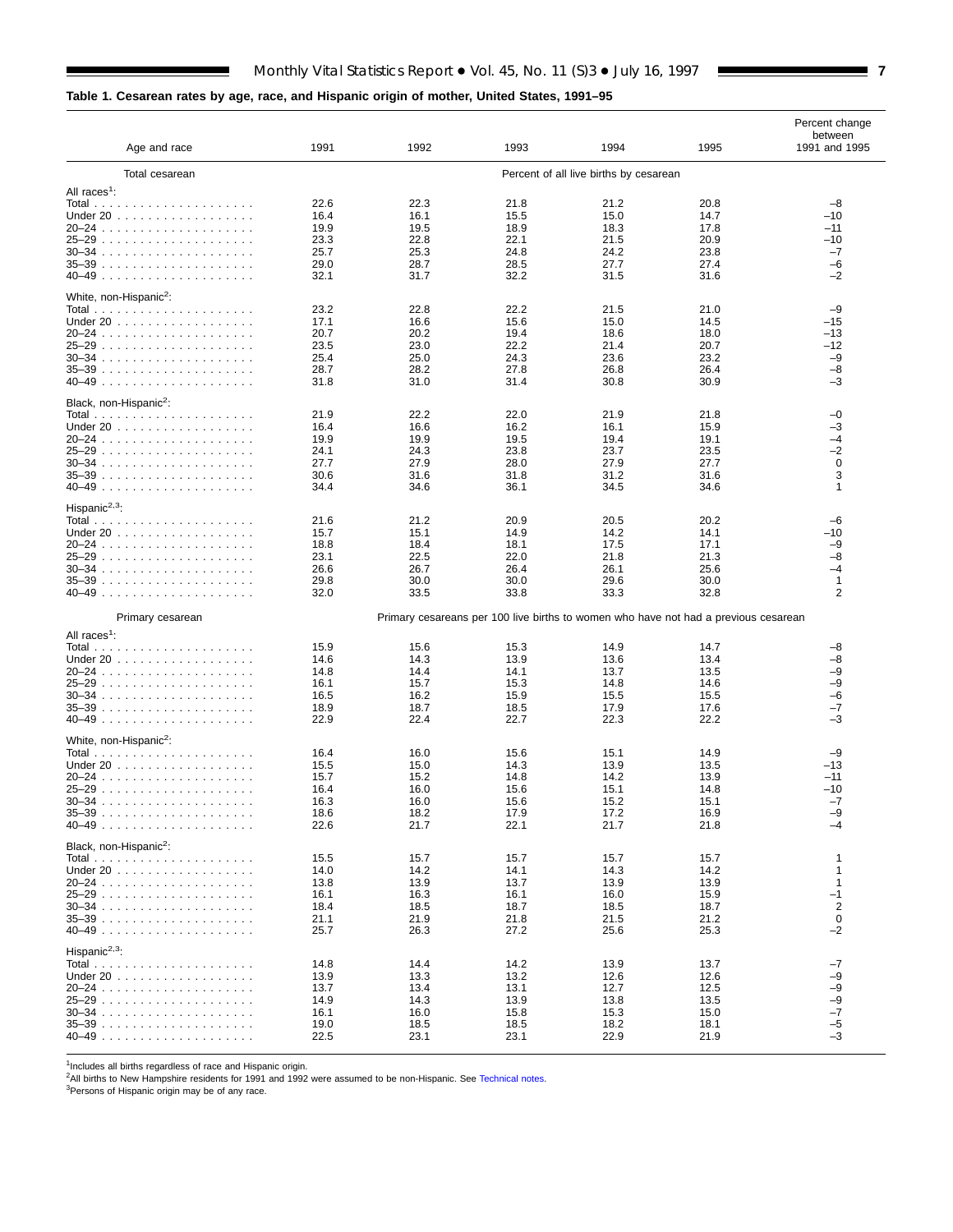### <span id="page-7-0"></span>**Table 2. Vaginal birth after previous cesarean rates by age, race, and Hispanic origin of mother, 1991–95**

| Age and race                                                                                                              | 1991                                                 | 1992                                                 | 1993                                                 | 1994                                                                                                  | 1995                                                 | Percent change<br>between<br>1991 and 1995 |
|---------------------------------------------------------------------------------------------------------------------------|------------------------------------------------------|------------------------------------------------------|------------------------------------------------------|-------------------------------------------------------------------------------------------------------|------------------------------------------------------|--------------------------------------------|
| All races <sup>1</sup>                                                                                                    |                                                      |                                                      |                                                      | Vaginal births after previous cesarean delivery per 100 live births to women with a previous cesarean |                                                      |                                            |
| Under 20<br>20–24<br>25–29<br>$30 - 34$<br>$35 - 39$<br>$40 - 49$                                                         | 21.3<br>25.1<br>22.6<br>21.6<br>20.9<br>18.6<br>15.8 | 22.6<br>26.3<br>24.0<br>23.0<br>22.3<br>20.2<br>17.1 | 24.3<br>28.4<br>26.1<br>25.1<br>23.6<br>21.5<br>18.4 | 26.3<br>31.2<br>28.4<br>26.8<br>25.8<br>23.3<br>20.2                                                  | 27.5<br>32.3<br>29.6<br>28.3<br>27.3<br>24.2<br>21.0 | 29<br>29<br>31<br>31<br>31<br>30<br>33     |
| White, non-Hispanic <sup>2</sup><br>All ages<br>Under 20<br>$20 - 24$<br>$25 - 29$<br>$30 - 34$<br>$35 - 39$<br>40–49     | 21.6<br>22.5<br>22.0<br>21.9<br>21.9<br>19.8<br>17.4 | 23.0<br>24.3<br>23.3<br>23.3<br>23.3<br>21.6<br>18.3 | 24.9<br>27.3<br>25.8<br>25.6<br>24.9<br>23.0<br>20.0 | 27.0<br>31.0<br>28.1<br>27.6<br>27.1<br>24.9<br>21.7                                                  | 28.4<br>31.6<br>29.5<br>29.2<br>28.7<br>26.0<br>22.6 | 31<br>40<br>34<br>33<br>31<br>31<br>30     |
| Black, non-Hispanic <sup>2</sup><br>All ages<br>Under 20<br>$20 - 24$<br>$25 - 29$<br>$30 - 34$<br>$35 - 39$<br>$40 - 49$ | 21.1<br>27.5<br>23.6<br>20.9<br>17.7<br>14.9<br>13.2 | 22.3<br>27.8<br>24.8<br>22.4<br>19.4<br>16.1<br>15.1 | 23.7<br>29.5<br>26.8<br>24.1<br>20.2<br>17.9<br>15.7 | 25.5<br>31.3<br>28.8<br>25.5<br>23.1<br>19.1<br>17.4                                                  | 26.0<br>34.0<br>29.7<br>25.8<br>23.4<br>20.1<br>16.4 | 23<br>24<br>26<br>23<br>32<br>35<br>24     |
| Hispanic <sup>2,3</sup><br>Under $20$ ,<br>$20 - 24$<br>$25 - 29$<br>$30 - 34$<br>.<br>$35 - 39$<br>.<br>$40 - 49$        | 19.0<br>25.0<br>22.0<br>19.5<br>16.3<br>15.0<br>11.3 | 20.1<br>26.2<br>23.7<br>20.7<br>17.3<br>14.7<br>13.0 | 21.4<br>27.8<br>24.6<br>22.6<br>18.6<br>15.7<br>13.8 | 23.2<br>30.3<br>27.3<br>24.0<br>20.4<br>18.0<br>14.7                                                  | 24.4<br>30.0<br>28.7<br>25.7<br>21.8<br>18.0<br>16.8 | 28<br>20<br>30<br>32<br>34<br>20<br>49     |

<sup>1</sup>Includes all births regardless of race and Hispanic origin.<br><sup>2</sup>All births to New Hampshire residents in 1991 and 1992 were assumed to be non-Hispanic. See [Technical notes.](#page-10-0)<br><sup>3</sup>Persons of Hispanic origin may be of any rac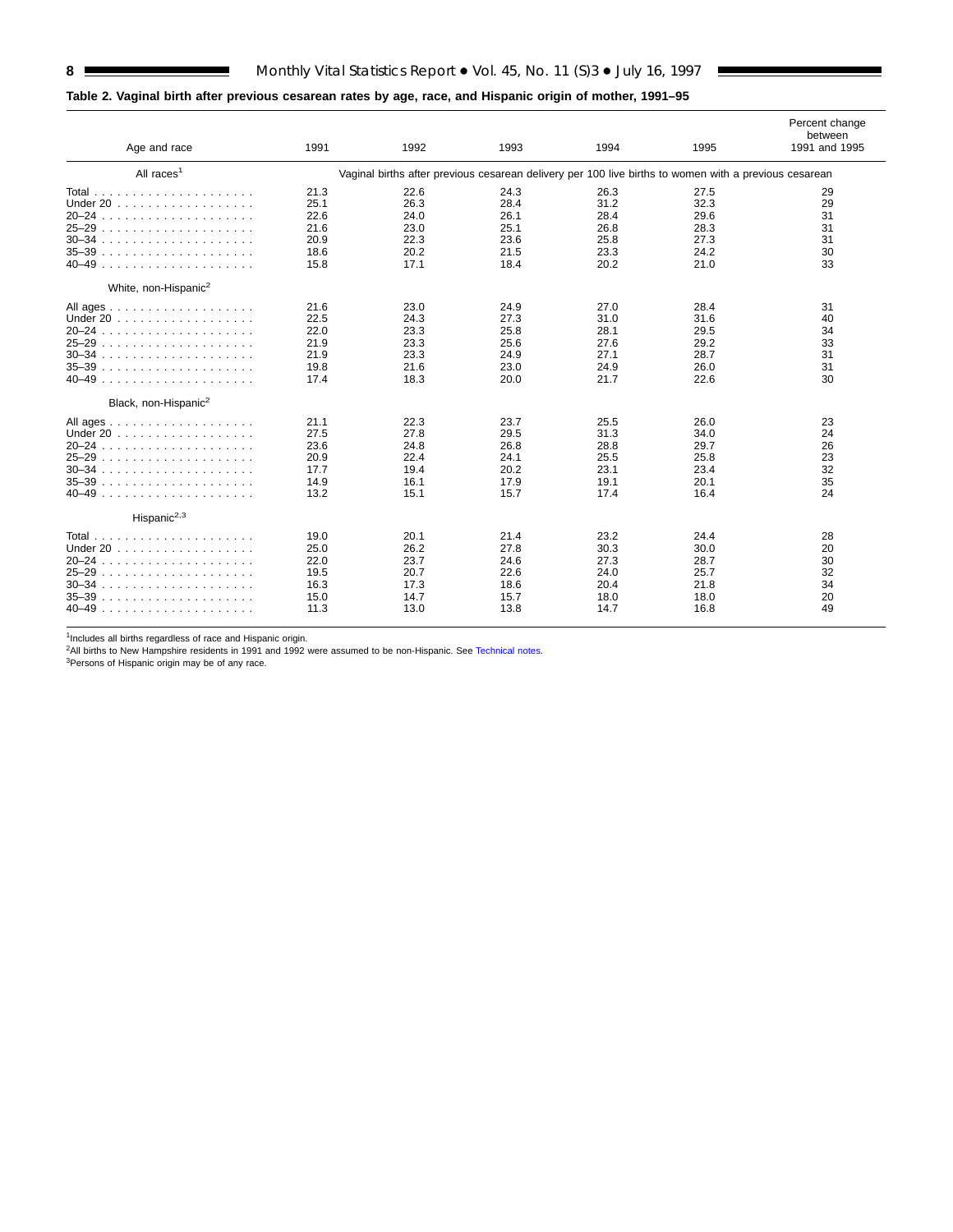#### **Table 3. Cesarean rates by selected maternal characteristics, 1995**

|                                               |           |                       | Total cesarean rate               |                       |                                                                                        | Primary cesarean rate |                              |                                                                                                 | Vaginal birth after previous cesarean |                       |                              |                       |
|-----------------------------------------------|-----------|-----------------------|-----------------------------------|-----------------------|----------------------------------------------------------------------------------------|-----------------------|------------------------------|-------------------------------------------------------------------------------------------------|---------------------------------------|-----------------------|------------------------------|-----------------------|
| Selected maternal characteristics             | All races | Non-Hispanic<br>White | Non-Hispanic<br><b>Black</b>      | Hispanic <sup>1</sup> | All races                                                                              | Non-Hispanic<br>White | Non-Hispanic<br><b>Black</b> | Hispanic <sup>1</sup>                                                                           | All races                             | Non-Hispanic<br>White | Non-Hispanic<br><b>Black</b> | Hispanic <sup>1</sup> |
|                                               |           |                       | Percent of all births by cesarean |                       | Primary cesareans per 100 live births to<br>women who have not had a previous cesarean |                       |                              | Vaginal births after previous cesarean per 100 live births<br>to women with a previous cesarean |                                       |                       |                              |                       |
| Region:                                       |           |                       |                                   |                       |                                                                                        |                       |                              |                                                                                                 |                                       |                       |                              |                       |
| Northeast.                                    | 21.5      | 21.7                  | 21.8                              | 21.1                  | 15.4                                                                                   | 15.4                  | 16.2                         | 14.8                                                                                            | 31.4                                  | 31.2                  | 32.1                         | 30.4                  |
| Midwest.                                      | 19.3      | 19.6                  | 19.0                              | 17.9                  | 13.5                                                                                   | 13.6                  | 13.4                         | 12.2                                                                                            | 30.3                                  | 30.5                  | 28.4                         | 30.7                  |
|                                               | 22.8      | 22.9                  | 22.7                              | 22.8                  | 16.2                                                                                   | 16.4                  | 16.6                         | 15.3                                                                                            | 23.9                                  | 24.6                  | 24.1                         | 19.8                  |
|                                               | 19.1      | 19.1                  | 22.4                              | 18.8                  | 13.3                                                                                   | 13.6                  | 15.2                         | 12.6                                                                                            | 27.0                                  | 29.0                  | 20.3                         | 24.5                  |
| Marital status:                               |           |                       |                                   |                       |                                                                                        |                       |                              |                                                                                                 |                                       |                       |                              |                       |
| Unmarried                                     | 19.0      | 19.0                  | 19.9                              | 18.5                  | 14.5                                                                                   | 15.0                  | 14.9                         | 13.4                                                                                            | 27.7                                  | 27.9                  | 27.7                         | 26.1                  |
| Married                                       | 21.7      | 21.5                  | 26.2                              | 21.4                  | 14.8                                                                                   | 14.9                  | 17.9                         | 13.9                                                                                            | 27.4                                  | 28.4                  | 23.5                         | 23.6                  |
| Live-birth order:                             |           |                       |                                   |                       |                                                                                        |                       |                              |                                                                                                 |                                       |                       |                              |                       |
| First child.                                  | 22.2      | 22.4                  | 23.2                              | 20.8                  | 22.1                                                                                   | 22.4                  | 23.2                         | 20.7                                                                                            | $\sim$ $\sim$ $\sim$                  | $\sim$ $\sim$ $\sim$  | $\sim$ $\sim$ $\sim$         | $\cdots$              |
| Second child.                                 | 20.4      | 20.4                  | 21.9                              | 20.0                  | 8.4                                                                                    | 8.2                   | 10.5                         | 7.9                                                                                             | 27.1                                  | 27.8                  | 24.7                         | 24.6                  |
| Third child or higher                         | 19.3      | 19.3                  | 19.8                              | 19.5                  | 8.1                                                                                    | 7.8                   | 9.3                          | 8.3                                                                                             | 28.0                                  | 29.1                  | 27.1                         | 24.2                  |
| Weight gain <sup>2</sup> :                    |           |                       |                                   |                       |                                                                                        |                       |                              |                                                                                                 |                                       |                       |                              |                       |
| Under 16 pounds                               | 21.8      | 23.2                  | 20.8                              | 19.5                  | 13.7                                                                                   | 14.4                  | 14.1                         | 11.6                                                                                            | 25.9                                  | 25.2                  | 26.4                         | 26.6                  |
| $16-25$ pounds.                               | 19.1      | 19.2                  | 19.6                              | 18.8                  | 12.7                                                                                   | 12.7                  | 13.8                         | 11.9                                                                                            | 29.5                                  | 29.9                  | 28.0                         | 27.0                  |
| 26-35 pounds                                  | 19.4      | 19.0                  | 21.0                              | 20.3                  | 13.6                                                                                   | 13.2                  | 15.3                         | 13.7                                                                                            | 29.9                                  | 30.9                  | 27.6                         | 25.0                  |
| 36 pounds and higher                          | 23.7      | 23.3                  | 25.1                              | 24.5                  | 18.3                                                                                   | 18.1                  | 19.3                         | 18.5                                                                                            | 26.5                                  | 27.4                  | 23.5                         | 23.6                  |
| Education:                                    |           |                       |                                   |                       |                                                                                        |                       |                              |                                                                                                 |                                       |                       |                              |                       |
| $0-8$ years                                   | 17.2      | 16.6                  | 17.4                              | 17.7                  | 11.4                                                                                   | 11.2                  | 14.3                         | 11.3                                                                                            | 26.6                                  | 29.6                  | 29.9                         | 25.2                  |
| 9-11 years                                    | 17.7      | 18.0                  | 17.3                              | 18.1                  | 12.5                                                                                   | 12.7                  | 12.6                         | 12.3                                                                                            | 27.0                                  | 26.5                  | 29.9                         | 24.8                  |
| 12 years $\ldots \ldots \ldots \ldots \ldots$ | 21.3      | 21.4                  | 21.7                              | 21.5                  | 14.7                                                                                   | 14.8                  | 15.2                         | 14.6                                                                                            | 26.2                                  | 26.6                  | 25.5                         | 23.6                  |
| 13-15 years                                   | 22.4      | 21.8                  | 24.6                              | 23.9                  | 15.8                                                                                   | 15.4                  | 17.8                         | 16.7                                                                                            | 26.9                                  | 27.9                  | 24.1                         | 23.6                  |
| 16 years or more                              | 22.1      | 21.3                  | 29.5                              | 26.7                  | 16.4                                                                                   | 15.7                  | 22.8                         | 19.3                                                                                            | 30.5                                  | 31.6                  | 23.1                         | 23.9                  |
| Prenatal care (Kessner index):                |           |                       |                                   |                       |                                                                                        |                       |                              |                                                                                                 |                                       |                       |                              |                       |
| Adequate                                      | 21.9      | 21.6                  | 24.0                              | 21.9                  | 15.6                                                                                   | 15.4                  | 17.6                         | 15.0                                                                                            | 26.7                                  | 27.9                  | 23.0                         | 22.8                  |
| Intermediate                                  | 18.5      | 18.5                  | 19.7                              | 18.1                  | 12.7                                                                                   | 12.8                  | 13.8                         | 11.9                                                                                            | 28.9                                  | 29.8                  | 27.9                         | 26.4                  |
| Inadequate                                    | 15.7      | 16.0                  | 15.7                              | 15.8                  | 10.6                                                                                   | 11.0                  | 10.3                         | 10.4                                                                                            | 34.4                                  | 34.9                  | 37.0                         | 30.8                  |

. . . Category not applicable.

<sup>1</sup>Persons of Hispanic origin may be of any race.<br><sup>2</sup>Cesarean rates by weight gain exclude data for California.

<span id="page-8-1"></span><span id="page-8-0"></span>Ш **9**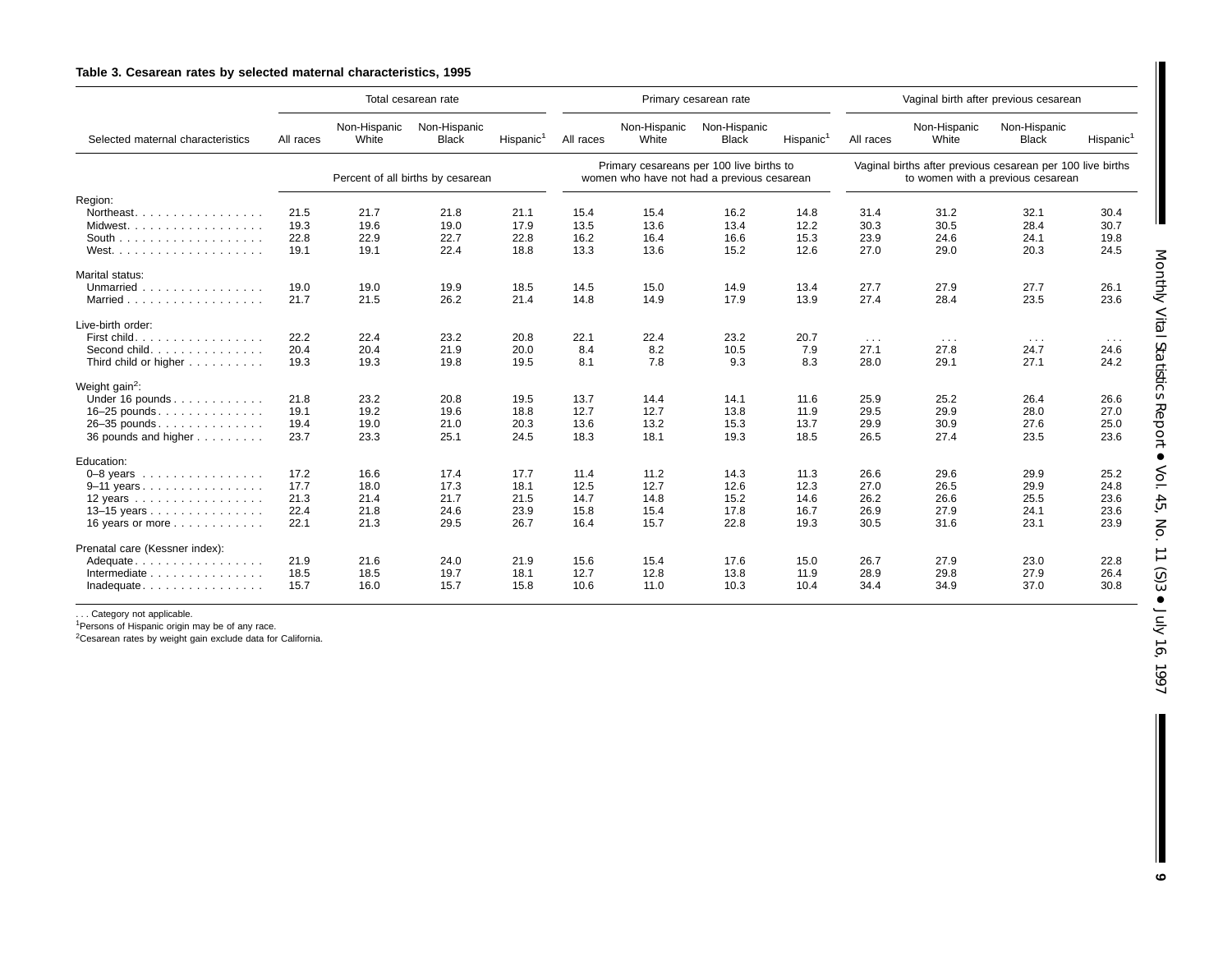#### <span id="page-9-0"></span>**Table 4. Cesarean rate by selected medical risk factors and complications of labor and/or delivery according to race and Hispanic origin, 1995**

[Per 100 births to women with a selected medical risk factor or complication]

| Medical risk factor and complication   | All races <sup>1</sup> | Non-Hispanic<br>White | Non-Hispanic<br><b>Black</b> | Hispanic <sup>2</sup> |
|----------------------------------------|------------------------|-----------------------|------------------------------|-----------------------|
| Medical risk factors                   |                        |                       |                              |                       |
|                                        | 22.6                   | 23.5                  | 23.5                         | 20.9                  |
|                                        | 24.0                   | 23.7                  | 25.7                         | 22.7                  |
| Acute and chronic lung disease         | 24.8                   | 25.1                  | 24.9                         | 23.6                  |
|                                        | 35.4                   | 35.3                  | 40.0                         | 34.5                  |
|                                        | 37.8                   | 38.3                  | 37.0                         | 37.7                  |
| Hydramnios/Oligohydramnios             | 37.8                   | 38.7                  | 38.2                         | 34.5                  |
|                                        | 25.6                   | 28.2                  | 25.2                         | 23.2                  |
|                                        | 39.6                   | 39.1                  | 41.3                         | 39.8                  |
| Hypertension, pregnancy-related.       | 36.8                   | 36.0                  | 39.3                         | 38.1                  |
|                                        | 49.1                   | 49.4                  | 49.0                         | 49.7                  |
|                                        | 30.1                   | 30.1                  | 29.6                         | 31.6                  |
|                                        | 24.8                   | 23.0                  | 21.1                         | 20.4                  |
|                                        | 21.3                   | 25.6                  | 25.6                         | 20.6                  |
|                                        | 30.6                   | 31.1                  | 32.4                         | 24.6                  |
| Complications of labor and/or delivery |                        |                       |                              |                       |
|                                        | 30.9                   | 30.1                  | 33.5                         | 30.3                  |
| Meconium, moderate/heavy               | 20.9                   | 20.3                  | 22.8                         | 20.5                  |
| Premature rupture of membranes         | 25.6                   | 25.5                  | 26.1                         | 26.6                  |
|                                        | 57.7                   | 58.3                  | 58.8                         | 55.7                  |
|                                        | 81.8                   | 80.9                  | 81.9                         | 82.9                  |
|                                        | 32.6                   | 31.8                  | 39.3                         | 32.1                  |
|                                        | 45.4                   | 47.9                  | 58.2                         | 49.0                  |
|                                        | 2.0                    | 1.8                   | 2.0                          | 3.2                   |
|                                        | 35.9                   | 34.9                  | 40.9                         | 40.9                  |
|                                        | 63.4                   | 60.9                  | 71.3                         | 69.4                  |
|                                        | 85.1                   | 85.7                  | 79.4                         | 87.3                  |
| Cephalopelvic disproportion            | 96.9                   | 97.0                  | 97.1                         | 97.0                  |
|                                        | 63.1                   | 63.9                  | 67.1                         | 56.0                  |
| Anesthetic complications <sup>5</sup>  | 42.1                   | 40.9                  | 52.6                         | 33.0                  |
|                                        | 54.9                   | 52.9                  | 59.7                         | 56.6                  |

 $1$ Includes all births regardless of race and Hispanic origin.

<sup>2</sup>Persons of Hispanic origin may be of any race.<br><sup>3</sup>Texas does not report this risk factor.<br><sup>4</sup>Kansas does not report this risk factor.

5Texas does not report this complication.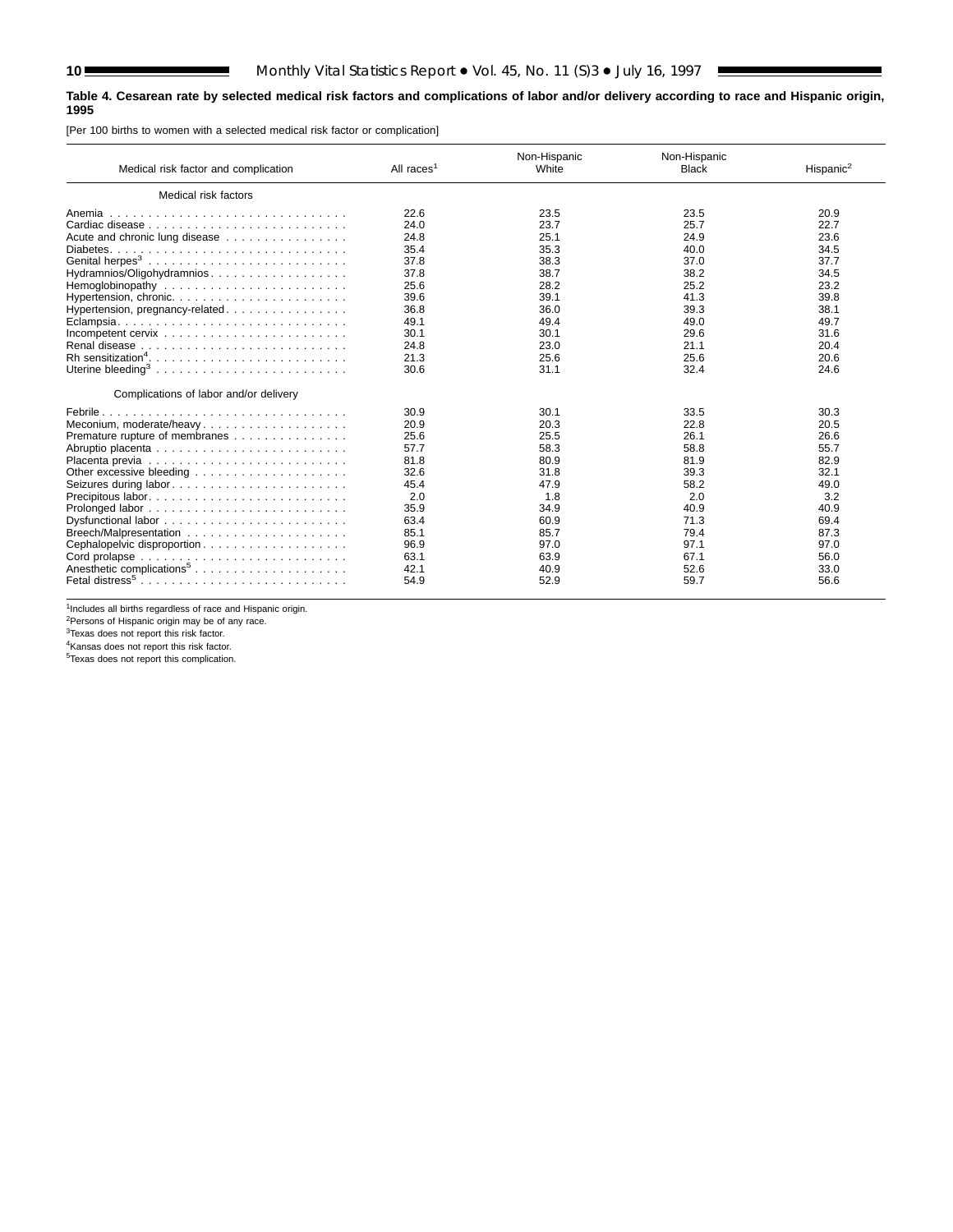### <span id="page-10-0"></span>**Technical notes**

#### **Sources of data**

Data shown in this report for 1991–95 are based on more than 96 percent of the birth certificates in all States and the District of Columbia. The National Center for Health Statistics (NCHS) collects 100 percent of all birth certificates through the Vital Statistics Cooperative Program. Cesarean rates were computed for those birth records in which the ''method of delivery'' item was stated, which comprised more than 96 percent of all births in 1991 and more than 99 percent by 1995.

#### **Race and Hispanic origin**

All of the data for 1991–95 are tabulated by race of mother. Hispanic origin is reported and tabulated independently of race. Thus, persons of Hispanic origin may be of any race. In 1995, 91 percent of women of Hispanic origin were white (11). In 1991 and 1992, all States and the District of Columbia reported Hispanic origin except New Hampshire. According to data from the 1990 census, less than 0.1 percent of the Hispanic population resided in New Hampshire, so the reporting area was essentially complete (12). All States and the District of Columbia¬ reported¬ Hispanic¬ origin during the 1993–95 period. For cesarean and VBAC rates for 1991 and 1992, all births to New Hampshire residents were assumed to be non-Hispanic. In 1990, 1.0 percent of the New Hampshire population was reported to be Hispanic (12). Thus, the effect on the rates is believed to be small.

#### **Computation of rates**

Only records in which the ''method of delivery'' item was stated were used in the computation of cesarean and VBAC rates. The formula for the total cesarean rate is:

Total number of births by cesarean  $\cdot$  100 Total number of births

The primary cesarean rate relates the number of first cesarean births to the total number of births to women who have not had a previous cesarean. The formula for the primary cesarean rate is:

Number of primary cesarean births  $\overline{\hspace{2cm}}$   $\cdot$  100

Number of primary cesarean births + number of vaginal births (excluding VBAC's)

The VBAC rate relates the number of vaginal births to women who had a previous cesarean to the total number of women with a previous cesarean. The formula for the VBAC rate is:

Number of vaginal births after a previous cesarean c 100

Number of vaginal births after a previous cesarean + number of repeat cesarean births

### **Random variation and relative standard error**

Although the birth data in this report are not subject to sampling error, they may be affected by random variation in the number of births involved. When the number of events is small (perhaps less than 100) considerable caution must be observed in interpreting the data. Nearly all cesarean and VBAC rates in this report were computed based on substantially more than 100 births. The only exceptions are for some rare complications of labor and/or delivery. These events may be assumed to follow a Poisson¬ probability¬ distribution.¬ A detailed description of the method for computing relative standard errors and for conducting significance tests is published elsewhere (6). Any differences noted in this report were significant.